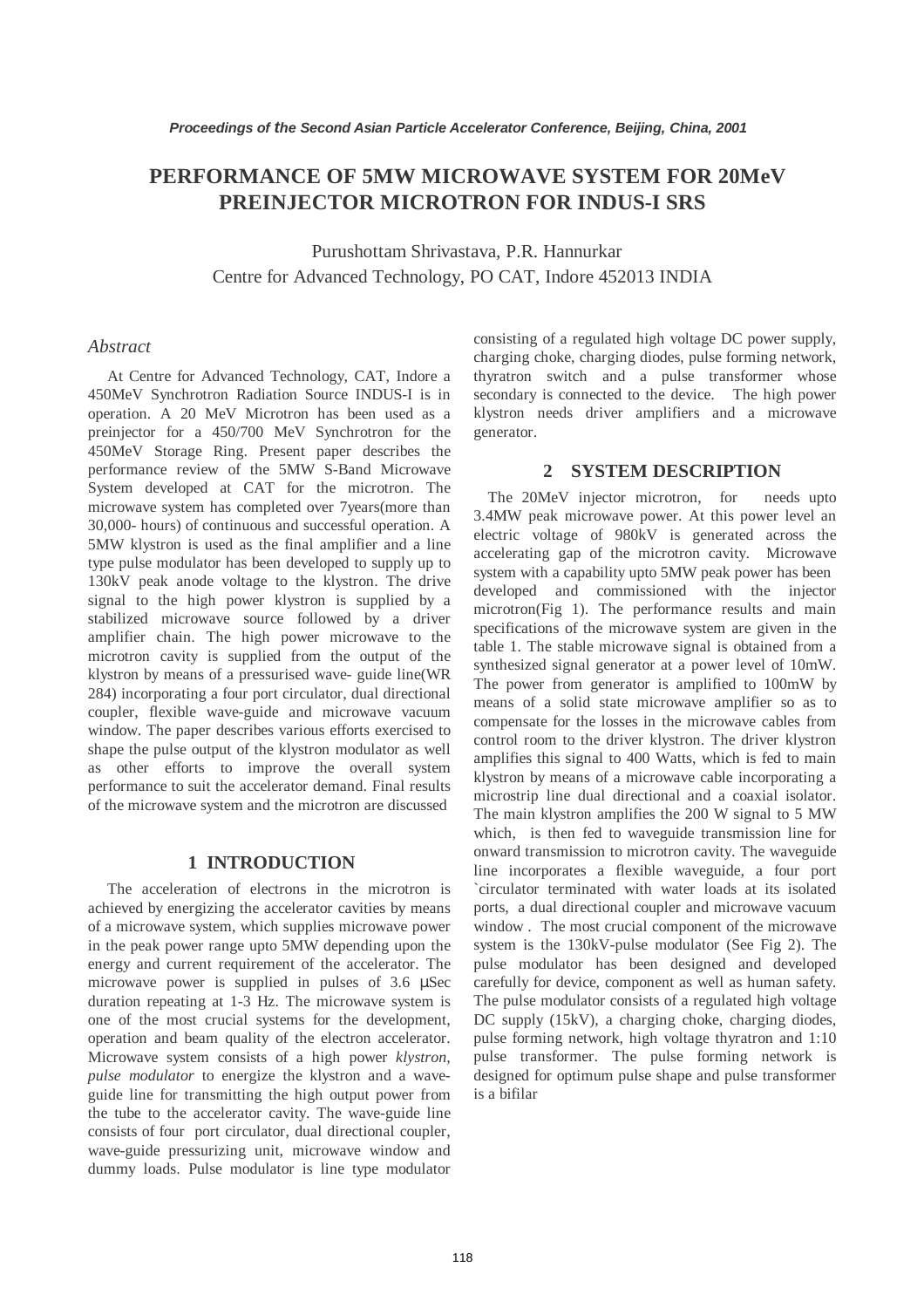

# 5MW MICROWAVE SYSTEM FOR 20MeV MICROTRON

Figure 1: Schematic of 5MW microwave system for the 20MeV Microtron used as Injector for Synchrotron

wound with leakage inductance and shunt capacitances optimized for desired pulse characteristics.

Table 1 Specifications of the5MW microwave System for 20MeV Injector Microtron

|             | value          |
|-------------|----------------|
| MW          | 5              |
| usec        | $\overline{4}$ |
| Hz          | $1 - 3$        |
| kV          | 127            |
| $A_{\cdot}$ | 87             |
| usec        | 0.5            |
| usec        | 0.8            |
|             |                |

The modulator output pulse with the klystron impedance was improved by properly tuning the impedances of the individual sections of the pulse forming network. A hyperbolic correction in the impedances of subsequent sections of the PFN was introduced to compensate for the droop of the pulse transformer as well as to reduce the flat top variations of the modulator pulse. This way the maximum variations for present case restricted to 1% pk-

pk which was found to be satisfactory for the present application. All the technologies related to the microwave system were developed at CAT. This includes the development of pulse forming networks, pulse transformers, complete interlock systems, thyratron trigger drives, high voltage capacitive dividers and pulse current transformers, klystron high voltage deck, driver amplifier, waveguide sections, dual directional couplers, microwave windows and high power water loads.